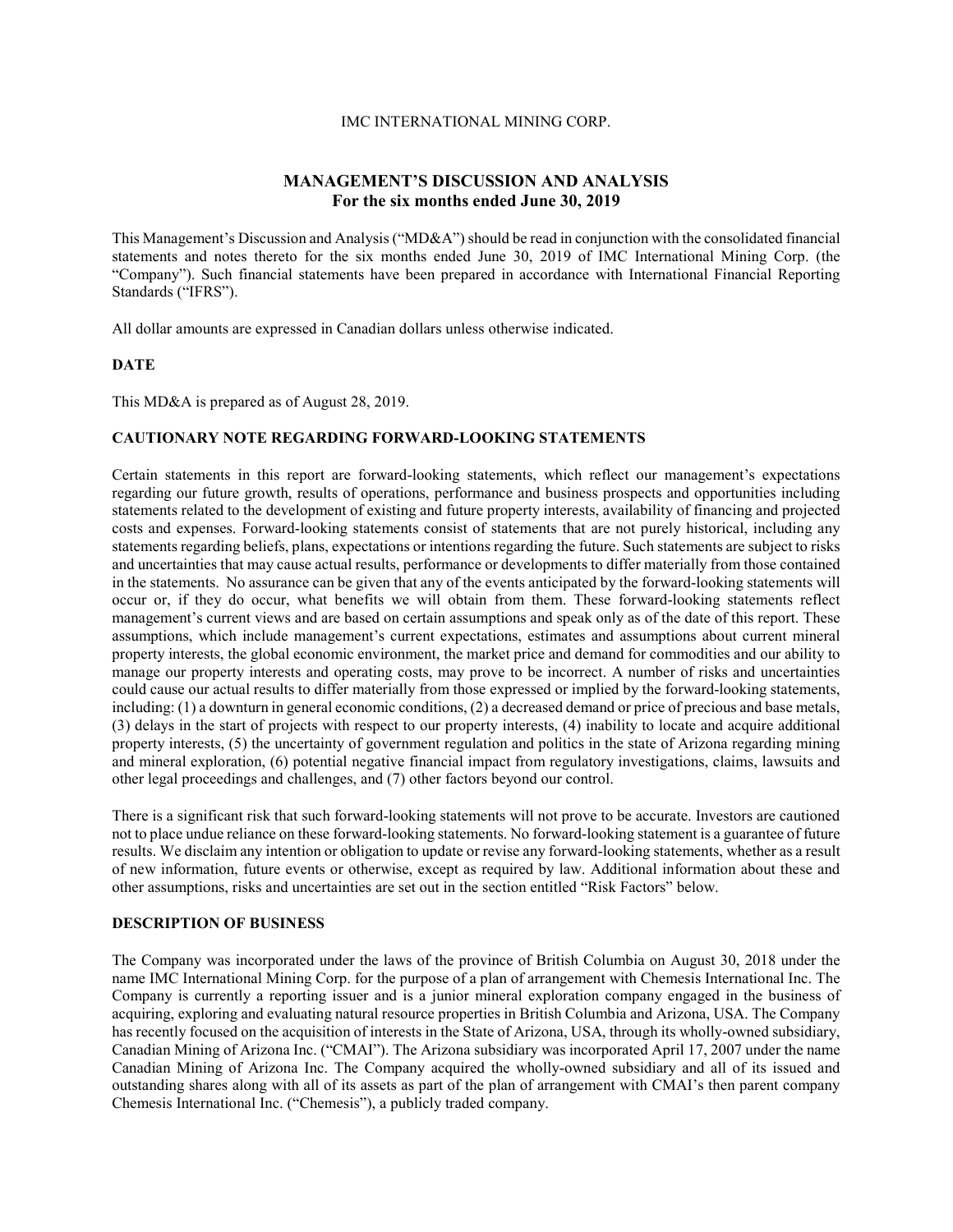The Company and Chemesis entered into a plan of arrangement (the "Arrangement") completed February 1, 2019. Under the terms of the Arrangement, the Company issued 3,246,621 common shares to Chemesis in exchange for Chemesis' 100% interest in Canadian Mining of Arizona Inc. Further, the Company granted 305,000 options at a weighted average exercise price of \$1.02 per option and 229,014 warrants at an exercise price of \$1.00.

The Company currently has one material exploration property, the Bullard Pass Property located in Arizona, USA, the details of which are set out below. The Company has not yet determined whether its property interests contain reserves that are economically recoverable. The recoverability of amounts shown for resource properties and related deferred exploration expenditures are dependent upon the discovery of economically recoverable reserves, confirmation of the Company's interest in the underlying mineral claims, the ability of the Company to obtain necessary financing to complete the development of the resource property and upon future profitable production or proceeds from the disposition thereof.

# **EXPLORATION ACTIVITY**

# **BULLARD PASS PROPERTY – ARIZONA, USA**

In 2007 the Canadian Mining of Arizona Inc. staked the DB 1 to 176 mineral claims totalling 3,420 acres and acquired 476.52 acres of Arizona State land under mineral exploration permit #08-111861, for total land holdings of 3,896.52 acres, located in the vicinity of the Harcuvar and Harquahala Mountains, Yavapai County, Arizona (the "Bullard Pass Property"). The Company later reduced its ownership interest in the Bullard Pass Property to 22 claims and in 2017, staked additional claims to increase the Property to 171 claims. The Company is currently evaluating the property to determine if further exploration will be performed.

# **DISCUSSION OF OPERATIONS**

The Company has started preliminary exploration and evaluation activities in addition to CEO fees related to the spin out transaction and professional services provided to date. The Company is in the process of closing an equity financing to fund operations over its Bullard Pass property until such time as its properties are put into commercial production on a profitable basis. Since the plan of arrangement, the Company holds the Bullard Pass exploration property. Please see "Description of Business" for management's plans for the Company.

As an exploration stage company, the Company has not generated revenues to date from its property and anticipates that it will continue to require equity financing to fund operations until such time as its properties are put into commercial production on a profitable basis. Since the plan of arrangement, the Company holds the Bullard Pass exploration property. Please see "Description of Business" for management's plans for the Company. The following highlights the key operating expenditures during the current six months ended June 30, 2019.

# **For the six months ended June 30, 2019**

During the six months ended June 30, 2019, the Company incurred a net loss of \$94,690. The net loss for the six months ended June 30, 2019 consists primarily of the following:

- Consulting of \$18,450 consists of CEO services used in operational and corporate activities and reflects the needs of the Company as it strengthens exploration and evaluation activities;
- Professional fees of \$66,390 consist of the fees incurred to complete financing and listing transaction;
- Filing fees of \$7,785 primarily consists of the fees incurred to complete listing transactions;

During the six months ended June 30, 2019, the Company began to conduct field exploration programs. The exploration and evaluation activities were comprised of a 14-day field program that involved core clean-up, classification and logging, and an Mobile Metal Ions ("MMI") soil sample program. The exploration costs, which were capitalized, also consisted of claim maintenance and claim staking inherited as part of the Plan of Arrangement with Chemesis International Inc. The Company holds one exploration stage mineral property consisting of the Bullard Pass Property as described under the heading "Description of Business". The Company owns 100% of the Bullard Pass claims and has no contractual obligations to perform work on this property.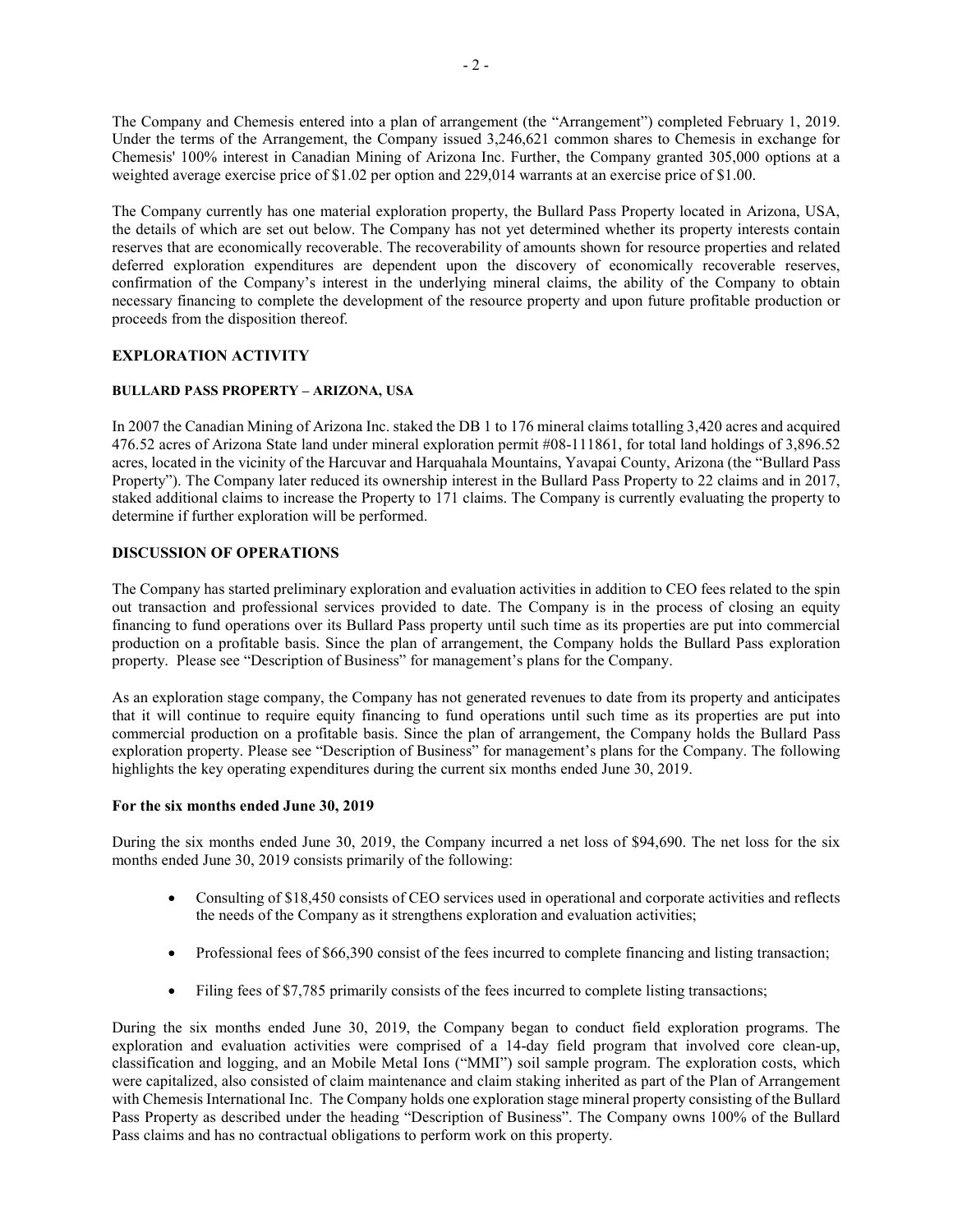# **For the three months ended June 30, 2019**

During the three months ended June 30, 2019, the Company incurred a net loss of \$65,996. The net loss for the three months ended June 30, 2019 consists primarily of the following:

- Consulting of \$9,000 consists of CEO services used in operational and corporate activities and reflects the needs of the Company as it strengthens exploration and evaluation activities;
- Professional fees of \$49,625 consist of the fees incurred to complete financing and listing transaction;
- Filing fees of \$5,693 primarily consists of the fees incurred to complete listing transactions;

During the three months ended June 30, 2019, the Company began to conduct field exploration programs. The exploration and evaluation activities were comprised of a 14-day field program that involved core clean-up, classification and logging, and an MMI soil sample program. The exploration costs were capitalized. The Company holds one exploration stage mineral property consisting of the Bullard Pass Property as described under the heading "Description of Business". The Company owns 100% of the Bullard Pass claims and has no contractual obligations to perform work on this property.

# **SUMMARY OF QUARTERLY RESULTS**

The following is a summary of the Company's financial results for the eight most recently completed quarters:

|                                      | <b>Ouarter</b><br><b>Ended</b><br><b>June 30,</b><br>2019<br>S | <b>Ouarter</b><br><b>Ended</b><br>March 31,<br>2019<br>\$ | <b>Ouarter</b><br><b>Ended</b><br>December 31,<br>2018<br><b>S</b> | <b>Period from</b><br>incorporation on<br><b>August 30, 2018 to</b><br><b>September 30, 2018</b> |
|--------------------------------------|----------------------------------------------------------------|-----------------------------------------------------------|--------------------------------------------------------------------|--------------------------------------------------------------------------------------------------|
| Revenue                              | Nil                                                            | Nil                                                       | Nil                                                                | Nil                                                                                              |
| Net loss                             | (65,996)                                                       | (28,694)                                                  | (18,900)                                                           | Nil                                                                                              |
| Loss per share, basic<br>and diluted | (0.01)                                                         | (0.02)                                                    | (18,900)                                                           | Nil                                                                                              |

The activities of the Company consist of work performed to complete the plan of arrangement. This was completed February 1, 2019. The Company is in the process of completing a private placement with funds being used to execute exploration activities over its Bullard Pass property.

On a quarter-by-quarter basis the loss can fluctuate significantly due to a number of factors including exploration activities during the period, impairment of assets, and the timing of stock option grants, changes in nature of the business.

An analysis of the quarterly results over the quarters from inception shows a significant change in financial performance primarily due to the completion of the spin-out transaction and activities from a start-up. Transactions incurred to date, consist primarily of legal and CEO fees.

# **LIQUIDITY**

The Company does not generate cash from operations. The Company finances exploration activities by raising capital from private placements and equity markets. The Company may encounter difficulty sourcing future financing in light of the recent economic downturn.

The Company had cash of \$415,712 at June 30, 2019. The Company had working capital of \$290,725 at June 30, 2019.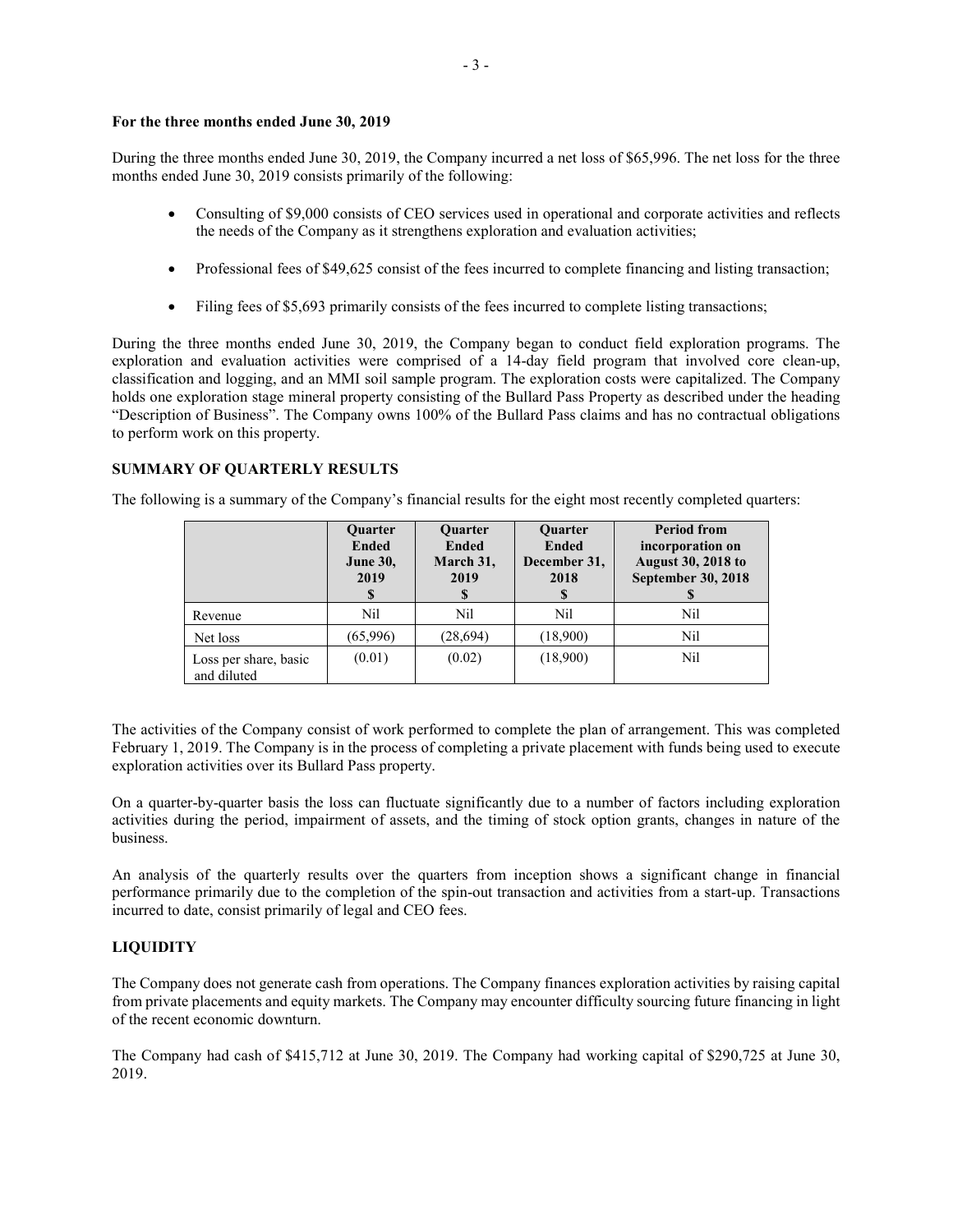During the six months ended June 30, 2019:

- On February 1, 2019, the Company issued 3,246,621 common shares pursuant to an arrangement to spinout exploration and evaluation assets. Further, the Company issued 305,000 options at a weighted average exercise price of \$1.02 per option and 229,014 warrants at an exercise price of \$1.00 to complete the transaction.
- On June 18, 2019, the Company entered into a loan facility agreement to borrow up to a total of \$125,000 to be used towards the Company's exploration and evaluation programs. On July 11, 2019, this loan facility was increased to \$200,000 (the "Loan"). As of August 28, 2019, the Company has not borrowed any amounts pursuant to the loan.

The Company closed a private placement to issue 8,300,000 units at a price of \$0.05 per unit for total proceeds of \$415,000. Each unit consists of 1 common share and 1 common share purchase warrant exercisable to acquire an additional share of the Company at a price of \$0.10 per common share purchase warrant for a period of 2 years.

If additional funds are required, the Company plans to raise additional capital primarily through the private placement of its equity securities. Under such circumstances, there is no assurance that the Company will be able to obtain further funds required for the Company's continued working capital requirements. Due to the overall poor market conditions for junior mineral exploration companies, the Company may find it increasingly difficult to raise the funds required to continue the Company's operations. Share prices have undergone significant decreases and any issuance of the Company's equity securities in the near future may result in substantial dilution to the Company's existing shareholders.

# **LIQUIDITY AND CAPITAL RESOURCES**

The Company has no capital commitments in connection with its exploration property. The Company holds 100% interests in the Bullard Pass Property through its wholly-owned subsidiary and is not required to make any expenditure commitments on this property and has no contractual obligations on this property.

The Company will add and/or drop claims based on geological merit and as financial resources allow.

# **Operating Activities**

The Company received net cash of \$11,397 from operating activities during the six months ended June 30, 2019.

### **Investing Activities**

The Company used net cash of \$10,686 in investing activities during the six months ended June 30, 2019.

### **Financing Activities**

The Company received net cash of \$415,000 from financing activities during the six months ended June 30, 2019.

# **OFF-BALANCE SHEET ARRANGEMENTS**

The Company has not entered into any off-balance sheet arrangements.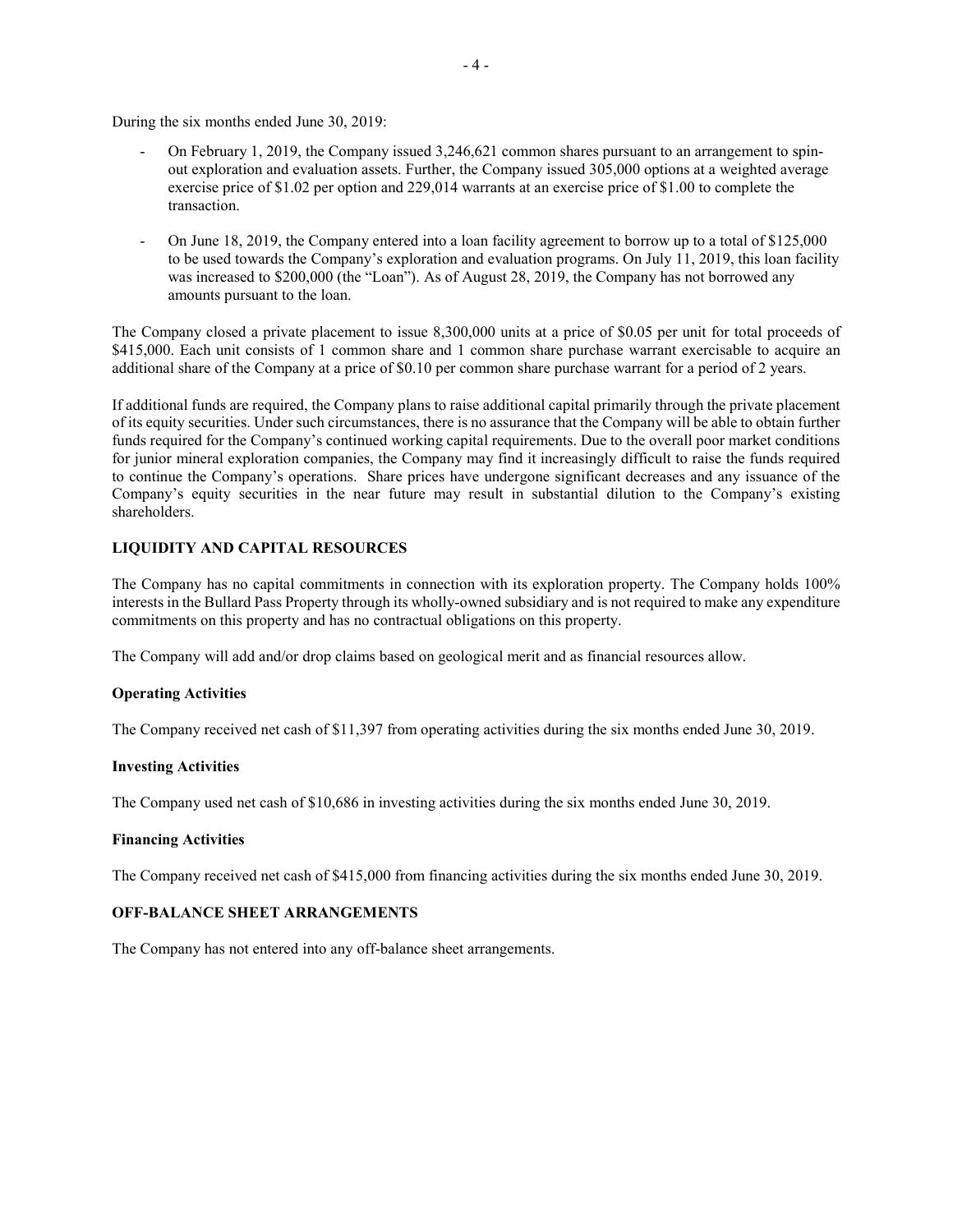# **TRANSACTIONS WITH RELATED PARTIES**

| <b>Relationships</b> | Nature of the relationship                                                                                                                                                                                   |  |  |  |  |
|----------------------|--------------------------------------------------------------------------------------------------------------------------------------------------------------------------------------------------------------|--|--|--|--|
| Key management       | Key management are those personnel having the<br>authority and responsibility for planning, directing and<br>controlling the Company and include the Chief Executive<br>Officer and Chief Financial Officer. |  |  |  |  |

| Key management and directors compensation                                            | Management<br>services |        |  |
|--------------------------------------------------------------------------------------|------------------------|--------|--|
| Services provided for the six months ended June 30, 2019:<br>Chief executive officer |                        | 18.450 |  |
|                                                                                      |                        |        |  |

These transactions were in the normal course of operations and measured at their exchange amounts, being the amounts agreed to by the parties to the transactions.

As of June 30, 2019, \$3,150 (December 31, 2018 - \$18,900) is owed to Brian Thurston, CEO of the Company for unpaid fees and expenses.

### **PROPOSED TRANSACTIONS**

As of the date of this MD&A, there were no proposed transactions.

### **ACCOUNTING STANDARDS ISSUED BUT NOT YET EFFECTIVE**

The Company has reviewed new and revised accounting pronouncements that have been issued but are not yet effective. The Company has not early adopted any of these standards and is currently evaluating the impact, if any, that these standards might have on its financial statements.

#### **Accounting standard adopted during the period**

Certain new standards, interpretations and amendments to existing standards have been issued by the IASB or International Financial Reporting Interpretations Committee ("IFRIC") that are mandatory for accounting periods beginning after January 1, 2019, or later periods. New standards and updates, which are not applicable or are not consequential to the Company, have been excluded from the list below.

IFRS 16, Leases, specifies how an entity will recognize, measure, present and disclose leases. The standard provides a single lessee accounting model, requiring lessees to recognize assets and liabilities for all leases unless the lease term is 12 months or less or the underlying asset has a low value. Lessors continue to classify leases as operating or finance, with IFRS 16's approach to lessor accounting substantially unchanged from its predecessor, IAS 17 Leases. IFRS 16 is effective for years beginning after January 1, 2019. There was no impact on the Company's financial statements pursuant to adopting this standard.

## **FINANCIAL INSTRUMENTS AND OTHER INSTRUMENTS**

The Company's financial instruments are exposed to certain financial risks which are discussed in detail in note 4.10 of the Company's audited financial statements for the year ended December 31, 2018.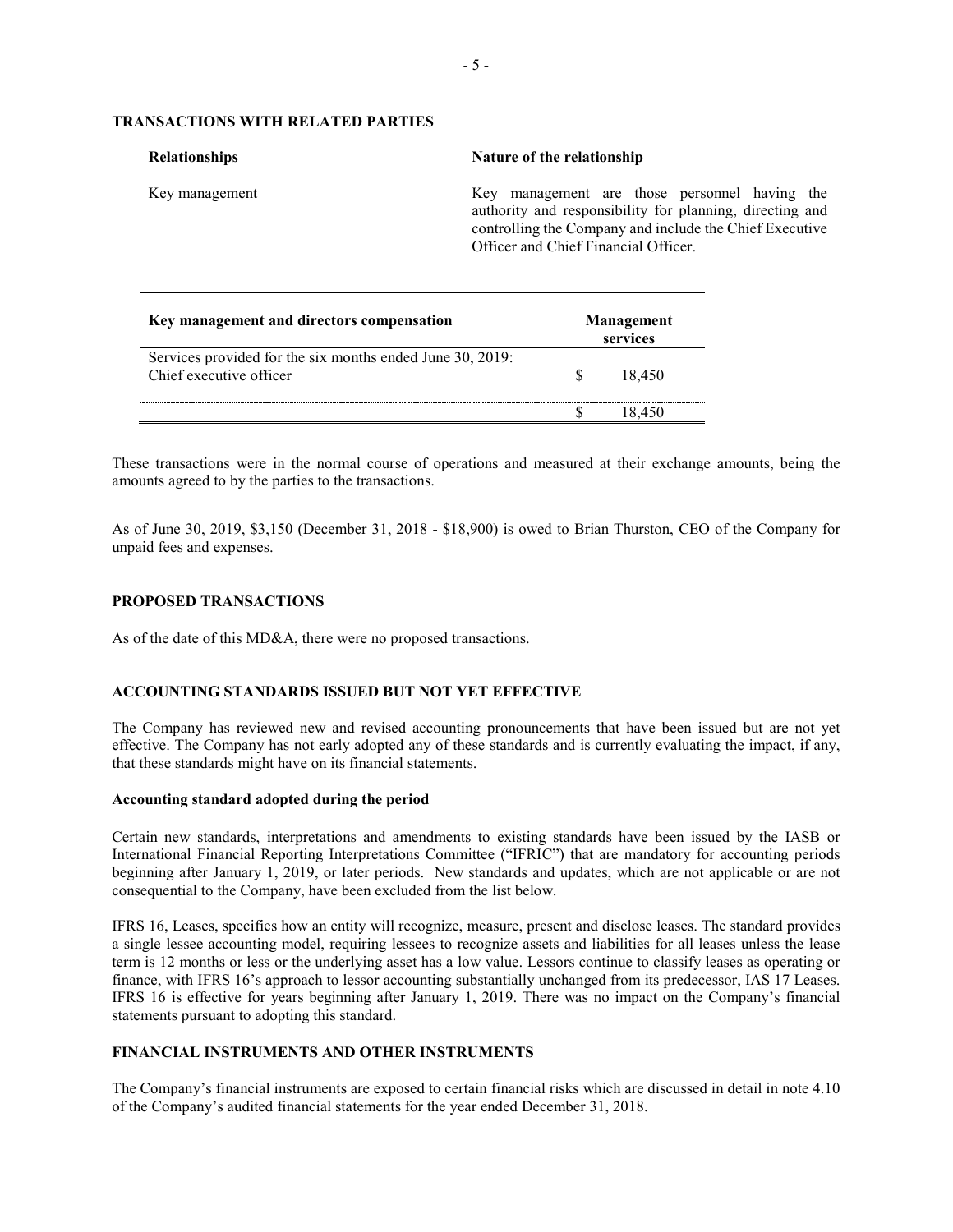### **ADDITIONAL DISCLOSURE FOR VENTURE ISSUERS WITHOUT SIGNIFICANT REVENUE**

During the six months ended June 30, 2019, the Company incurred the following expenses:

|                   | 2019   |
|-------------------|--------|
|                   |        |
| Consulting        | 18,450 |
| Filing fees       | 7,783  |
| Professional fees | 66,390 |

An analysis of material components of the Company's consulting, exploration, filing, and professional fee expenses is disclosed in the financial statements for the six months ended June 30, 2019 to which this MD&A relates.

The Company had one exploration property during the six months ended June 30, 2019 pursuant to the plan of arrangement with Chemesis International Inc., which completed on February 1, 2019. The Company has 100% interest in the Bullard Pass Property held through its wholly-owned subsidiary.

### **DISCLOSURE OF OUTSTANDING SHARE DATA**

Shares issued and outstanding as at August 28, 2019 is 11,546,622 common shares.

As of August 28, 2019, the following warrants were outstanding:

| Expiry date    | Warrants  | <b>Exercise Price</b> |  |  |
|----------------|-----------|-----------------------|--|--|
| April 18, 2021 | 8.300.000 | - 12                  |  |  |

Pursuant to the spin-out transaction options the Company granted 305,000 options. As of August 28, 2019, the following options were outstanding:

| <b>Outstanding and exercisable</b> |                             |   |                          |                                          |                                       |      |                                       |
|------------------------------------|-----------------------------|---|--------------------------|------------------------------------------|---------------------------------------|------|---------------------------------------|
| <b>Expiry date</b>                 | Number of<br><b>Options</b> |   | <b>Exercise</b><br>price | Remaining<br>contractual<br>life (years) | Weighted<br>average<br>exercise price |      | Weighted<br>average<br>remaining life |
| September 18, 2019                 | 7,500                       | S | 1.00                     | 0.22                                     | \$                                    | 0.02 | 0.01                                  |
| June 9, 2022                       | 17,500                      |   | 0.50                     | 2.95                                     |                                       | 0.03 | 0.17                                  |
| August 18, 2022                    | 15,000                      |   | 1.10                     | 3.14                                     |                                       | 0.05 | 0.15                                  |
| July 22, 2023                      | 240,000                     |   | 1.00                     | 4.06                                     |                                       | 0.79 | 3.20                                  |
| September 27, 2023                 | 10,000                      |   | 1.74                     | 4.25                                     |                                       | 0.06 | 0.14                                  |
| November 6, 2023                   | 15,000                      |   | 1.40                     | 4.36                                     |                                       | 0.07 | 0.21                                  |
|                                    | 305,000                     |   |                          |                                          |                                       |      |                                       |

#### **RISK FACTORS**

Much of the information included in this report includes or is based upon estimates, projections or other forwardlooking statements. Such forward-looking statements include any projections or estimates made by the Company and its management in connection with the Company's business operations. While these forward-looking statements, and any assumptions upon which they are based, are made in good faith and reflect the Company's current judgment regarding the direction of its business, actual results will almost always vary, sometimes materially, from any estimates, predictions, projections, assumptions, or other future performance suggested herein. Except as required by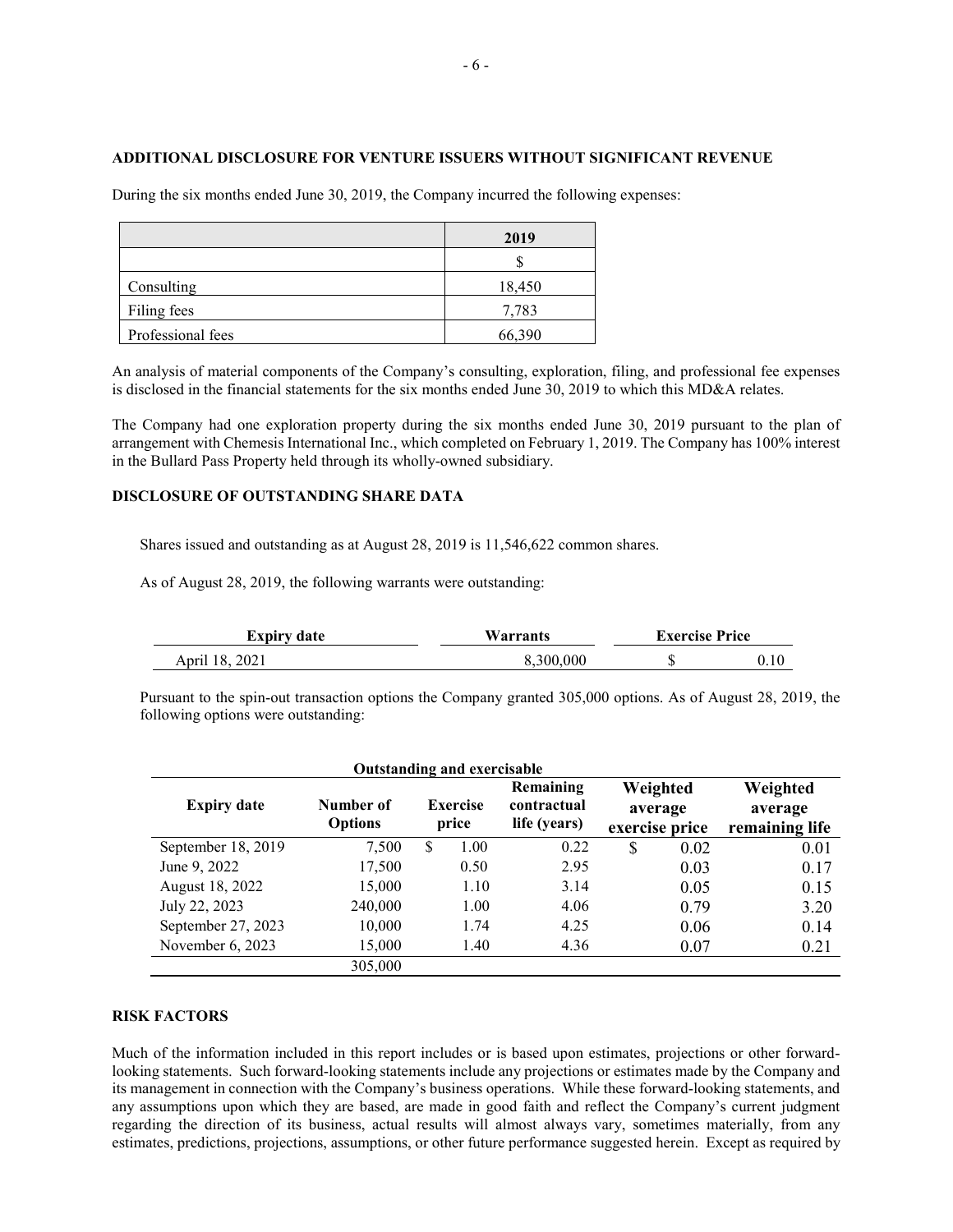law, the Company undertakes no obligation to update forward-looking statements to reflect events or circumstances occurring after the date of such statements.

Such estimates, projections or other forward-looking statements involve various risks and uncertainties as outlined below. The Company cautions readers of this report that important factors in some cases have affected and, in the future, could materially affect actual results and cause actual results to differ materially from the results expressed in any such estimates, projections or other forward-looking statements. In evaluating the Company, its business and any investment in its business, readers should carefully consider the following factors:

### **Risks Related to the Company's Business**

*Because of the unique difficulties and uncertainties inherent in mineral exploration ventures, the Company faces a high risk of business failure.*

Potential investors should be aware of the difficulties normally encountered by mineral exploration companies and the high rate of failure of such enterprises. The likelihood of success must be considered in light of the problems, expenses, difficulties, complications and delays encountered in connection with the exploration program that the Company intends to undertake on its properties and any additional properties that the Company may acquire. These potential problems include unanticipated problems relating to exploration, and additional costs and expenses that may exceed current estimates. The expenditures to be made by the Company in the exploration of its properties may not result in the discovery of mineral deposits. Any expenditures that the Company may make in the exploration of any other mineral property that it may acquire may not result in the discovery of any commercially exploitable mineral deposits. Problems such as unusual or unexpected geological formations and other conditions are involved in all mineral exploration and often result in unsuccessful exploration efforts. If the results of the Company's exploration do not reveal viable commercial mineralization, the Company may decide to abandon some or all of its property interests.

#### *Loss of Interest in Properties*

The Company's ability to maintain an interest in the properties optioned by the Company will be dependent on its ability to raise additional funds by equity financing. Failure to obtain additional financing may result in the Company being unable to make the periodic payments required to keep the property interests in good standing and could result in the delay or postponement of further exploration and or the partial or total loss of the Company's interest in the properties optioned by the Company, including the Qualifying Property.

*Because of the speculative nature of the exploration of mineral properties, there is no assurance that the Company's exploration activities will result in the discovery of any quantities of mineral deposits on its current properties or any other additional properties the Company may acquire.*

The Company intends to continue exploration on its current properties and the Company may or may not acquire additional interests in other mineral properties. The search for mineral deposits as a business is extremely risky. The Company can provide investors with no assurance that exploration on its current properties, or any other property that the Company may acquire, will establish that any commercially exploitable quantities of mineral deposits exist. Additional potential problems may prevent the Company from discovering any mineral deposits. These potential problems include unanticipated problems relating to exploration and additional costs and expenses that may exceed current estimates. If the Company is unable to establish the presence of mineral deposits on its properties, its ability to fund future exploration activities will be impeded, the Company will not be able to operate profitably and investors may lose all of their investment in the Company.

*The potential profitability of mineral ventures depends in part upon factors beyond the control of the Company and even if the Company discovers and exploits mineral deposits, the Company may never become commercially viable and the Company may be forced to cease operations.*

The commercial feasibility of an exploration program on a mineral property is dependent upon many factors beyond the Company's control, including the existence and size of mineral deposits in the properties the Company explores the proximity and capacity of processing equipment, market fluctuations of prices, taxes, royalties, land tenure, allowable production and environmental regulation. These factors cannot be accurately predicted and any one or a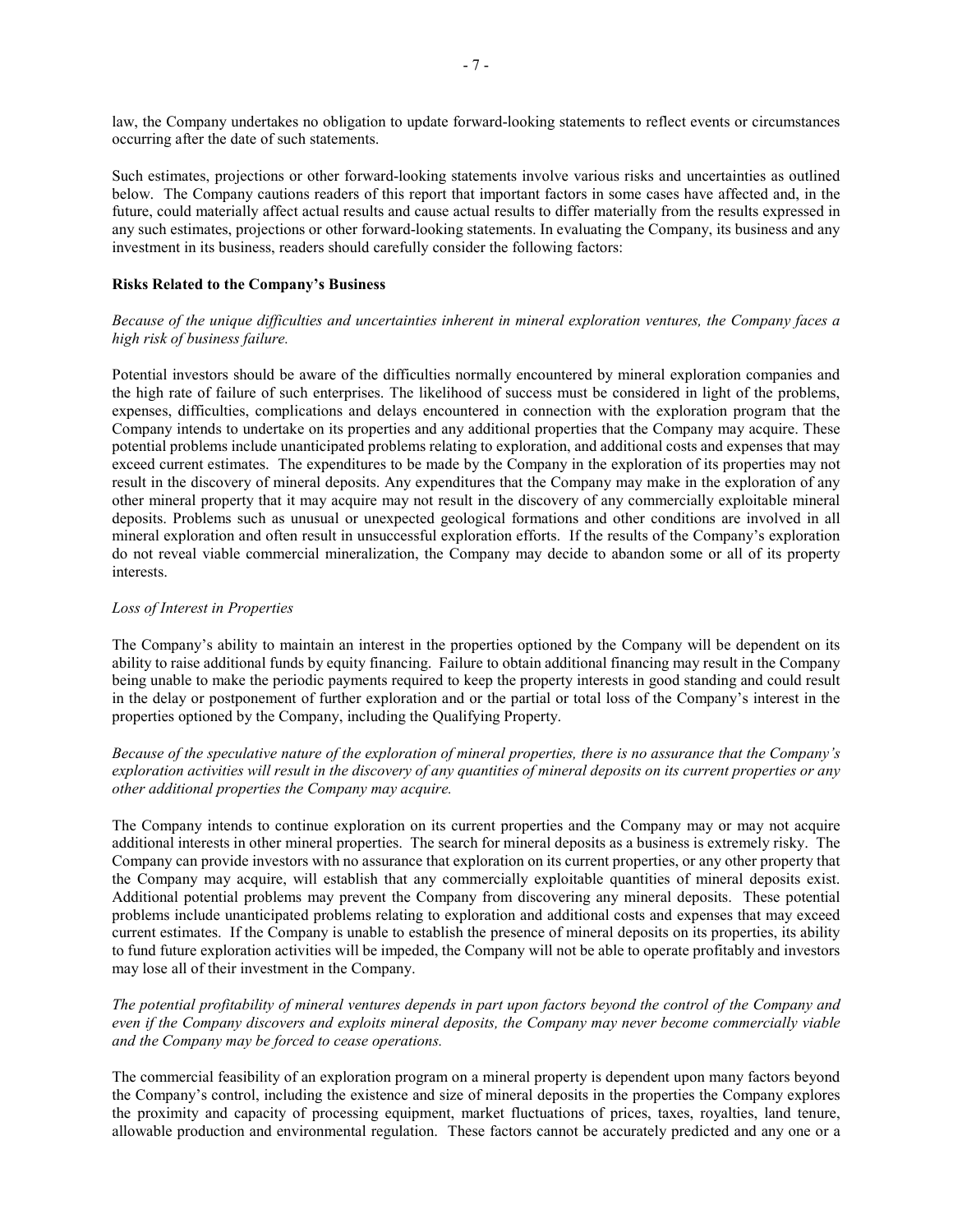combination of these factors may result in the Company not receiving an adequate return on invested capital. These factors may have material and negative effects on the Company's financial performance and its ability to continue operations.

# *Exploration and exploitation activities are subject to comprehensive regulation which may cause substantial delays or require capital outlays in excess of those anticipated causing an adverse effect on the Company.*

Exploration and exploitation activities are subject to federal, provincial, state and local laws, regulations and policies, including laws regulating the removal of natural resources from the ground and the discharge of materials into the environment. Exploration and exploitation activities are also subject to federal, provincial, state and local laws and regulations which seek to maintain health and safety standards by regulating the design and use of drilling methods and equipment.

Environmental and other legal standards imposed by federal, provincial, state or local authorities may be changed and any such changes may prevent the Company from conducting planned activities or may increase its costs of doing so, which would have material adverse effects on its business. Moreover, compliance with such laws may cause substantial delays or require capital outlays in excess of those anticipated, thus causing an adverse effect on the Company. Additionally, the Company may be subject to liability for pollution or other environmental damages that the Company may not be able to or elect not to insure against due to prohibitive premium costs and other reasons. Any laws, regulations or policies of any government body or regulatory agency may be changed, applied or interpreted in a manner which will alter and negatively affect the Company's ability to carry on its business.

# *Title to mineral properties is a complex process and the Company may suffer a material adverse effect in the event one or more of its property interests are determined to have title deficiencies.*

Acquisition of title to mineral properties is a very detailed and time-consuming process. Title to, and the area of, mineral properties may be disputed. Although the Company has either staked property or entered into property option agreements or joint venture agreements on its existing Project interests, the Company cannot give an assurance that title to such property will not be challenged or impugned. Further, the Company cannot give an assurance that the existing description of mining titles will not be changed due to changes in policy, rulings, or law in the jurisdiction where the property is located. Mineral properties sometimes contain claims or transfer histories that examiners cannot verify. A successful claim that the Company does not have title to one or more of its properties could cause the Company to lose any rights to explore, develop and mine any minerals on that property, without compensation for its prior expenditures relating to such property.

The properties optioned by the Company may now or in the future be the subject of first nations land claims. The legal nature of aboriginal land claims is a matter of considerable complexity. The impact of any such claim on the Company's ownership interest in the properties optioned by the Company cannot be predicted with any degree of certainty and no assurance can be given that a broad recognition of aboriginal rights in the area in which the properties optioned by the Company are located, by way of a negotiated settlement or judicial pronouncement, would not have an adverse effect on the Company's activities. Even in the absence of such recognition, the Company may at some point be required to negotiate with first nations in order to facilitate exploration and development work on the properties optioned by the Company.

# *Because the Company's property interests may not contain mineral deposits and because it has never made a profit from its operations, the Company's securities are highly speculative and investors may lose all of their investment in the Company.*

The Company's securities must be considered highly speculative, generally because of the nature of its business and its stage of operations. The Company currently has exploration stage property interests which may not contain mineral deposits. The Company may or may not acquire additional interests in other mineral properties but the Company does not have plans to acquire rights in any specific mineral properties as of the date of this report. Accordingly, the Company has not generated significant revenues nor has it realized a profit from its operations to date and there is little likelihood that the Company will generate any revenues or realize any profits in the short term. Any profitability in the future from the Company's business will be dependent upon locating and exploiting mineral deposits on the Company's current properties or mineral deposits on any additional properties that the Company may acquire. The likelihood that any mineral properties that the Company may acquire or have an interest in will contain commercially